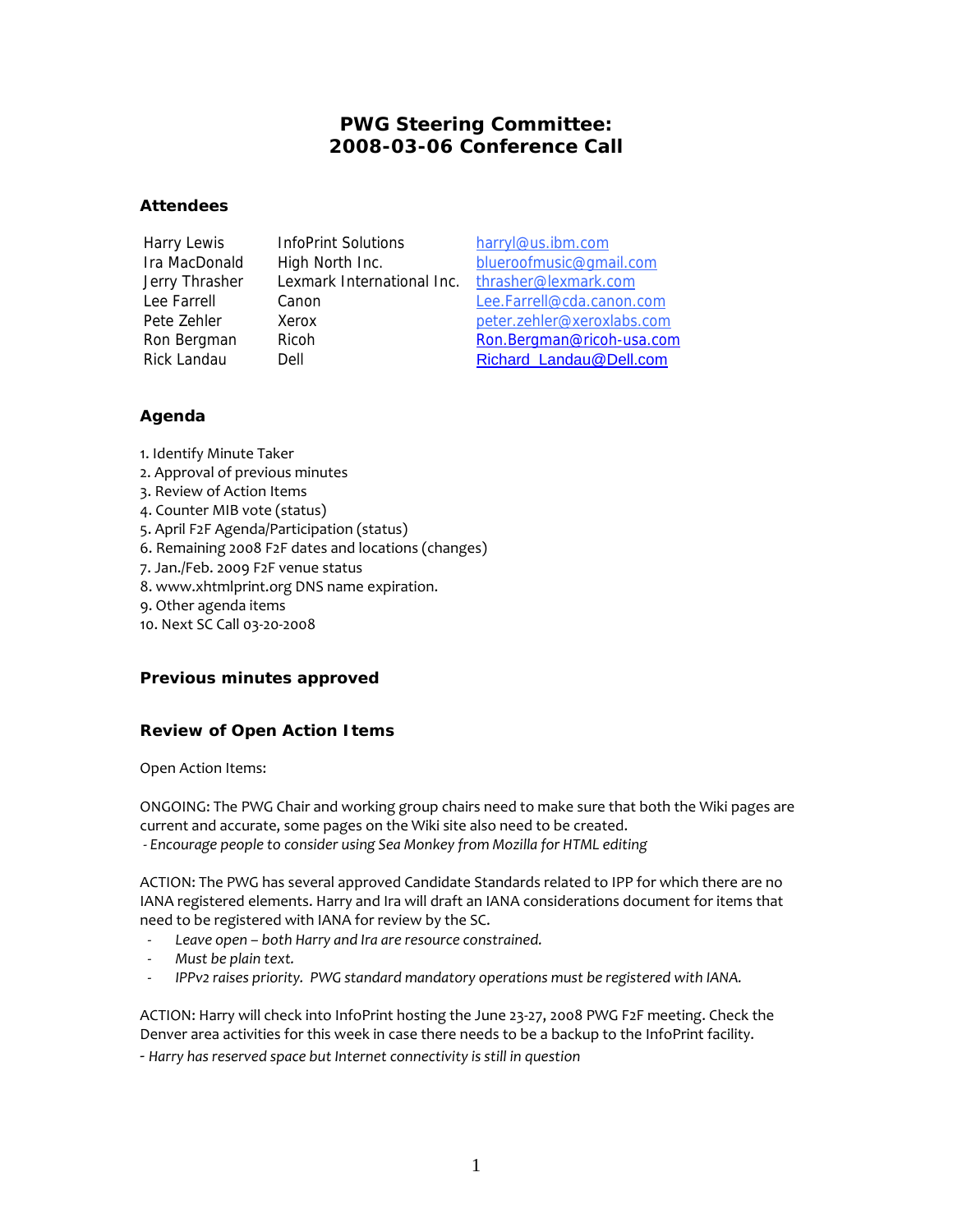ACTION: Ira will send examples showing use of Printer MIB Interpreter Language TC and MIME types for use in 1284ID strings. (April F2F) -*open*

ACTION: Harry will forward the prtChannelType proposal to IANA. (April F2F) -*open*

ACTION: Jerry will contact the ISTO about ordering of disk drives after getting documented signoff from the other officers.

- *Jerry timing the request to align with a new sysAdmin* 

ACTION: Ira will coordinate and finalize the October meeting logistics with the Open Printing group. - *Ira investigating Possible HP host in UK*

ACTION: Jerry will add Peter Cybuck to the SC mailing list.

- *Completed*

## **Counter MIB Last Call Status**

PWG Formal Approval process initiated (2/22). 3 votes received. Open until (3/18). We need to encourage voting to reach quorum. Harry should send updated contact list to Bill and Bill should send reminder of deadline for voting.

## **April F2f**

Need more people to register. PWG incurs expense otherwise. Hotel block closes 3/21. Jerry should send a reminder.

|                 | Monday            | Tue               | Wed    | Thu                                | Fri    |
|-----------------|-------------------|-------------------|--------|------------------------------------|--------|
| Morning         | P <sub>2600</sub> | P <sub>2600</sub> | IDS(4) | IDS(4)                             | MFD(4) |
| Afternoon       | P <sub>2600</sub> | P <sub>2600</sub> | PDM(4) | IPPv2(3)/Plenary(1)   WIMS(2 or 3) |        |
| <b>Breakout</b> |                   | <b>PDM</b>        |        | <b>PDM</b>                         |        |

April meeting is the week of April 14 at the Marriott Courtyard in Mesa, AZ.

## **Future meetings**

August and December hosted meetings are on track. Jan/Feb meeting – best hotel rates are on the Big Island (vs. Maui). How many days does the PWG need? PDM, IPPv2.0, IDS, MFD, WIMS CIM Modeling.

## **XHTML-Print Domain**

RESOLVED - Decided to let the domain expire.